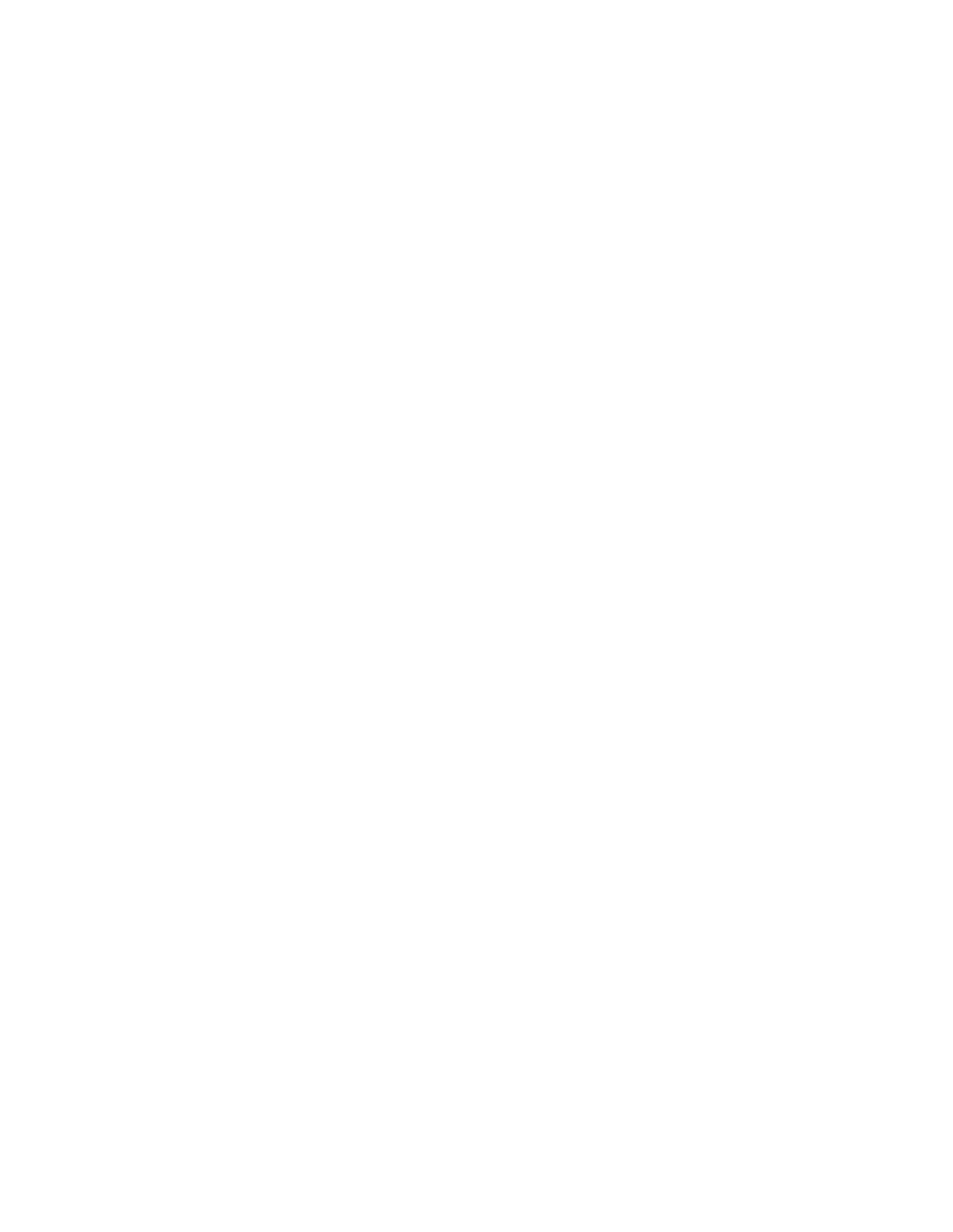# **Prison Careers Of Federal Offenders With Criminal Organization Offences: A Follow-up**

Laurence L. Motiuk

&

Ben Vuong

 Research Branch Correctional Service of Canada

July 2006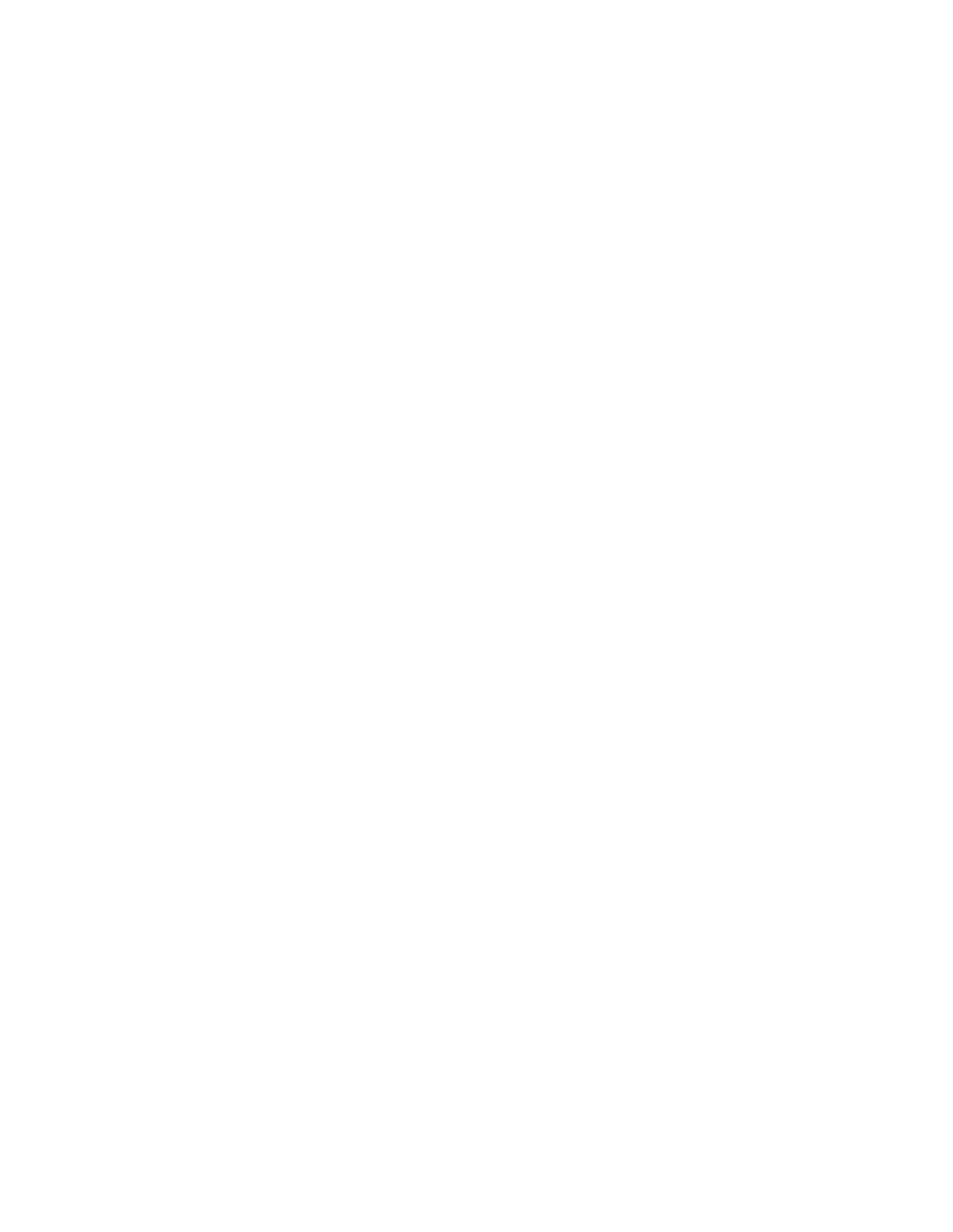# **Table of Contents**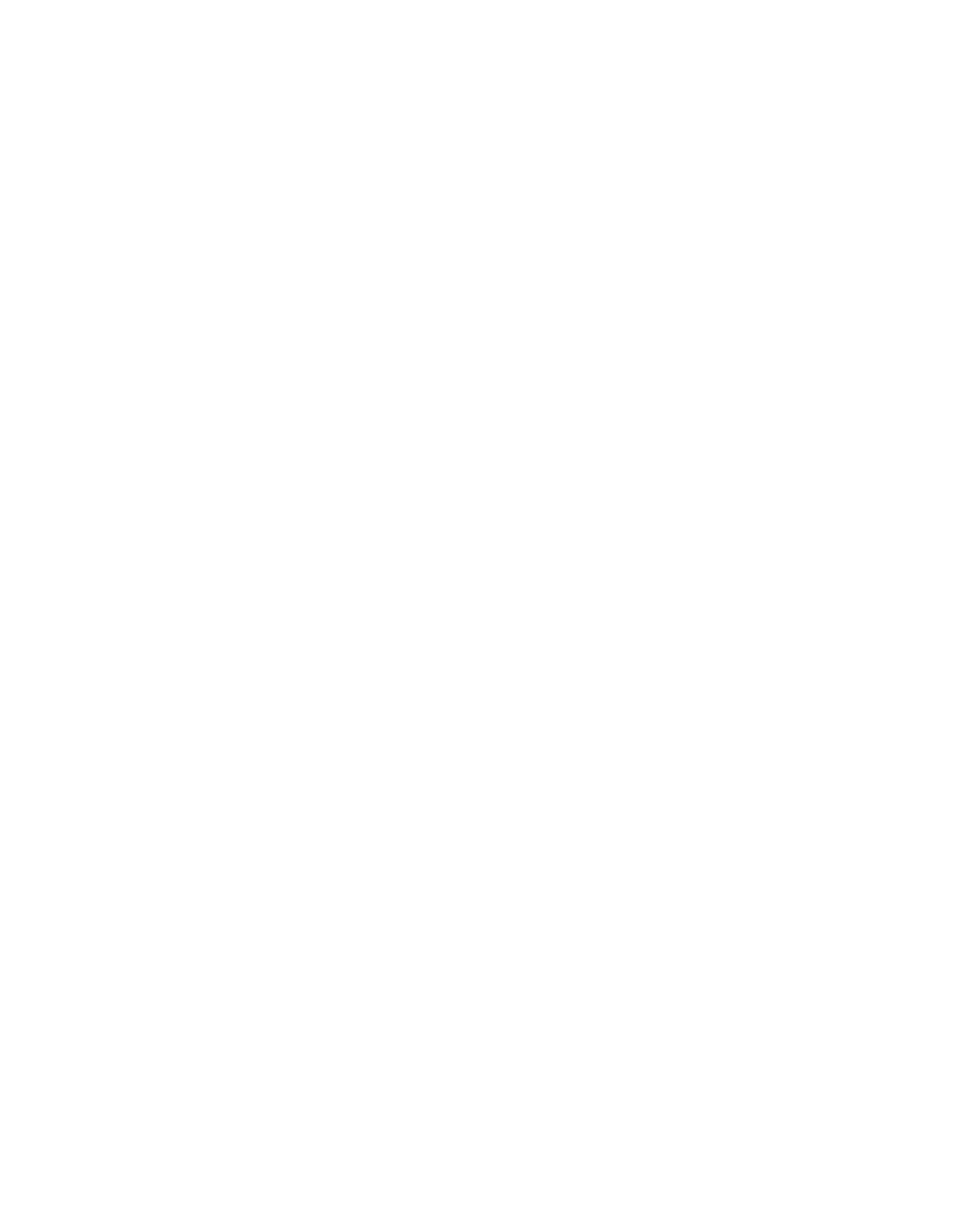# **List of Tables**

| Table 1: National Distribution of Admissions (1997-2004) and Released Cases (1997 to 2005)     |
|------------------------------------------------------------------------------------------------|
|                                                                                                |
| Table 2: Regional Distribution of Released Cases Identified at Federal Admission with Criminal |
|                                                                                                |
| Table 3a-1: Group Comparisons: Prison Adjustment (Security Level - initial)                    |
| Table 3a-2: Group Comparisons: Prison Adjustment (Security Level – at release) 5               |
|                                                                                                |
|                                                                                                |
|                                                                                                |
|                                                                                                |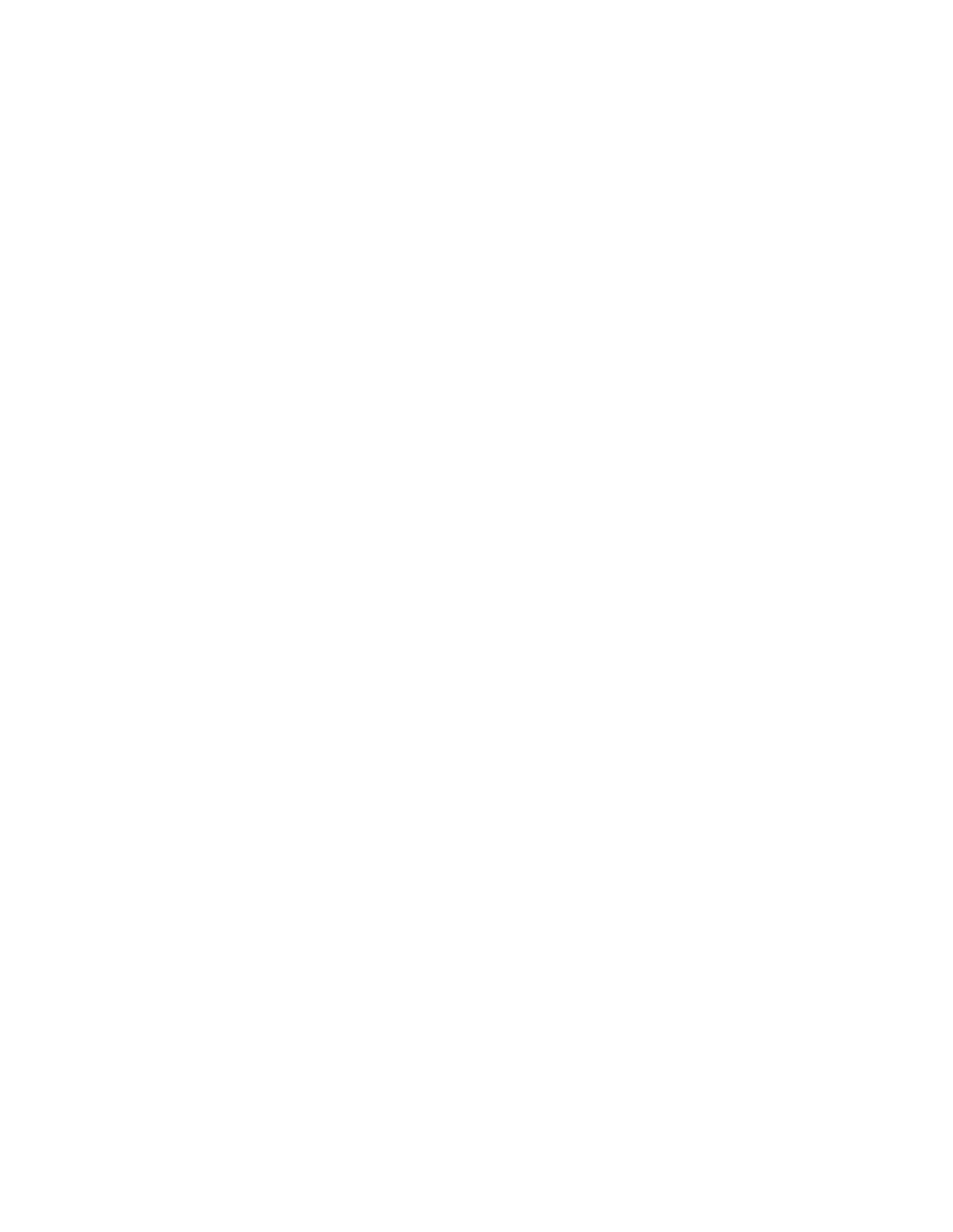#### **Introduction**

The Federal Government of Canada has taken action against organized crime by amending the *Criminal Code* to: 1) *introduce three new offences and tough sentences that target various degrees of involvement with criminal organization*s; 2) *improve the protection of people a role in the justice system from intimidation against them or their families*; 3) *simplify the definition of "criminal organization" in the Criminal Code*; 4) *broaden powers of law enforcement to forfeit the proceeds of crime and, in particular, the profits of criminal organizations and to seize property that was used in a crime*; and 5) *establish an accountability process that establishes immunity from criminal prosecution for law enforcement officers when they commit certain acts that would otherwise be considered illegal during the course of criminal investigations*.

In 2005, the Research Branch of Correctional Service Canada (CSC) with the assistance of the Corrections Policy Unit of Public Safety and Emergency Preparedness Canada set out to develop a research framework and to conduct a series of analyses of available information related to exploring the impact of the legislation in general, and federal offenders who are required to serve sentences for organized crime offences, in particular. At that time, however, any interpretation of findings had to be prefaced with a caveat concerning the limitations associated with available data on which waves of analyses were to be based. As one might appreciate, the three years since the legislation had come into effect was recent so definitive statements were difficult to ascertain about the full impacts of the legislation that may be occurring in the long run.

So far, when describing federal offenders with criminal organization offences it can be said that they are a group serving medium to long-term sentences for a new set of criminal code offences coupled with other offences, mainly drug offences and in some instances serious violent crimes. As a group, they were found to present prior criminal records, strong attachments to family and criminal groups. Particularly noteworthy, however, is the finding that offenders with criminal organization offences demonstrate more lifestyle stability (be married, employed and healthy) than their correctional counterparts. However, a longitudinal follow-up of their

1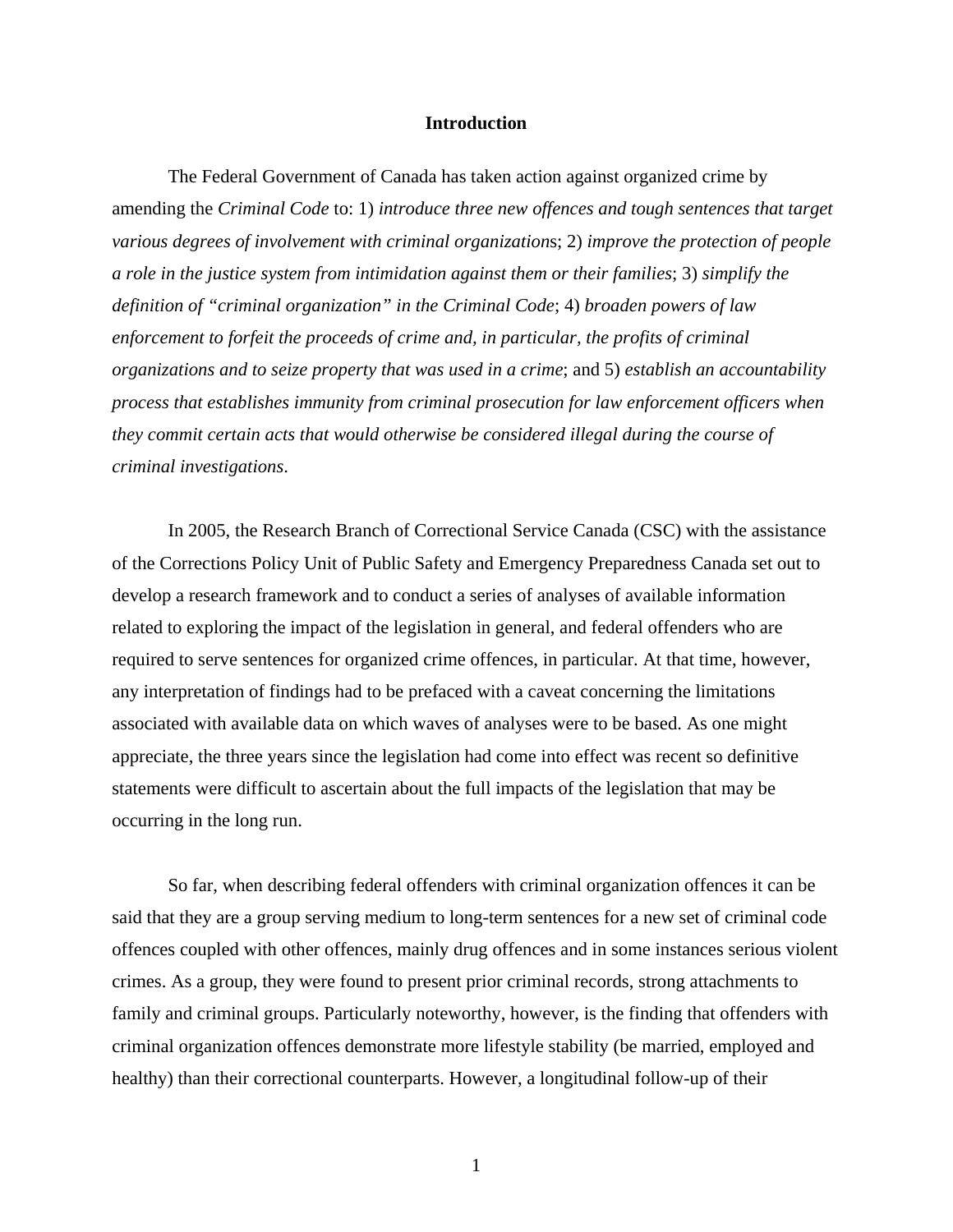correctional careers is required before such a conclusion can be drawn. The focus of this research is on their experience while in prison.

# *Key Issues*

There continues to be limited research on Canadian legislation that places people convicted for organized crime offences into prison. To date, there is one study profiling federal offenders convicted for organized crime offences. The present study follows a sample of federally incarcerated offenders who were convicted of organized crime offences during their stay in federal custody.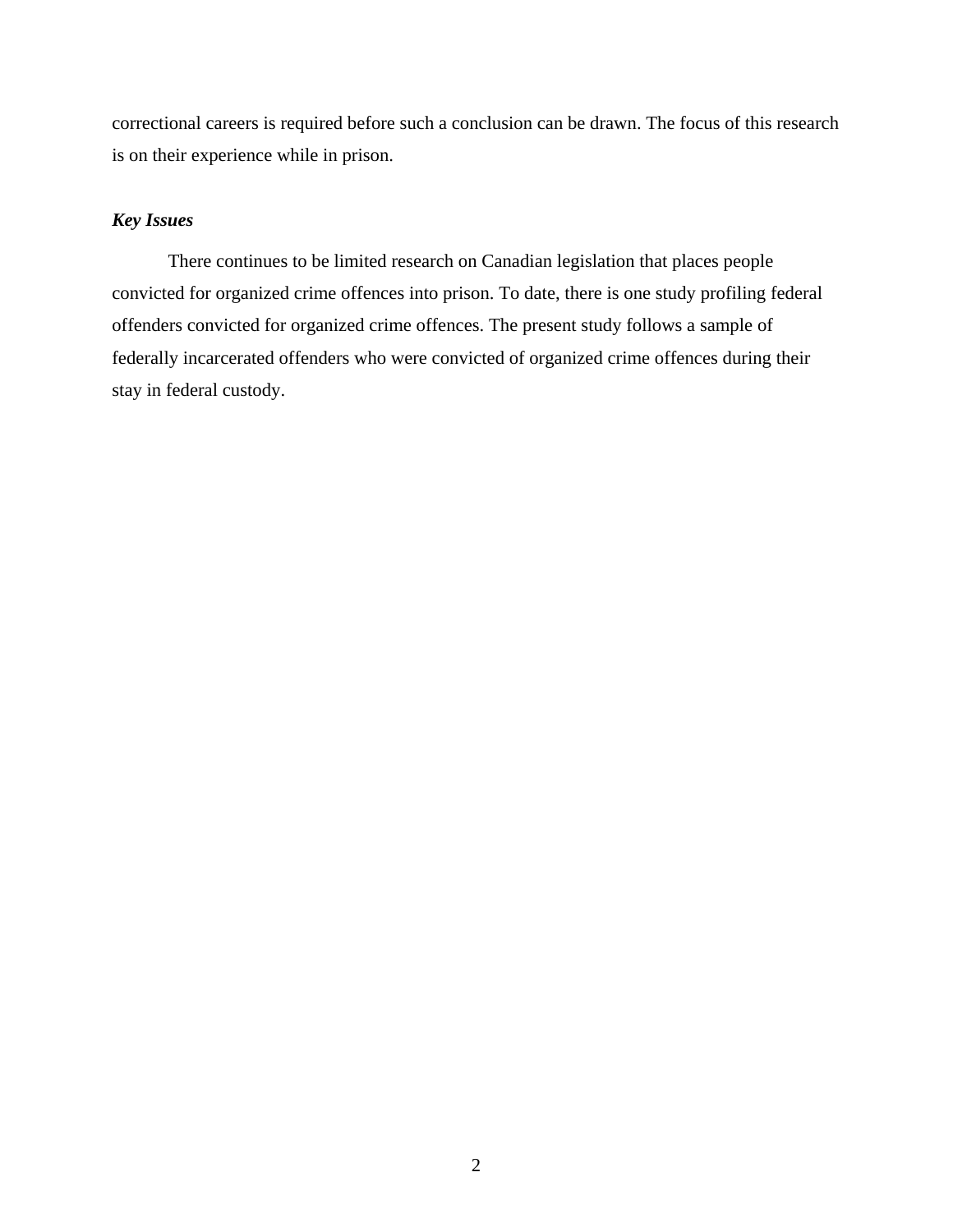### **Methodology**

#### *Research Framework*

The study focused on a sample of 220 federally sentenced adult offenders who were identified as meeting the criteria for having been convicted and sentenced with an organized crime offence. These organized crime cases were identified as part of an earlier study conducted by the CSC (Motiuk and Vuong, 2005). A group of 220 similarly situated federal offenders who were not convicted any organized crime offences were used to conduct comparative analyses.

#### *Matching Procedure*

First, the criteria used to construct the sampling populations involved the selection of all admissions to federal corrections serving sentences for organized crime offences since 1997, both pre-Bill C-24 (1997 to 2001) and post-Bill C-24 (2002 to 2004). Federal admission data was drawn from the Service's automated Offender Management System (OMS) over an eight-year period. A total of 220 cases met the initial criteria for selection into the study using the *Criminal Code* descriptions for organized crime offences in OMS. By October 2005, a total of 114 (or 50%) of the 220 had been released from prison.

 Second, to construct a matched group for the 114 released offenders with organized crime offences, criteria were applied as follows. A sampling population was created of federal offender who had been released between 1997 and 2005 without organized crime offences or gang affiliations. For each federal offender with an organized crime offence, a similarly situated federal offender without an organized crime offence was identified based on year of admission, sentence group (< 3 years, 3-6, 6-10, 10+, life/indeterminate), admitting region, gender and Aboriginal status. The average age for both groups was 33 years of age.

### *Release Trends*

Table 1 displays the distribution of cases with criminal code offences for organized crime admitted and released between 1997 and 2005. Note that these figures do not represent the same cases but admission and release trends. As Table 1 shows the majority of released cases in this study sample are in the most recent years. This is consistent with previous findings that the

3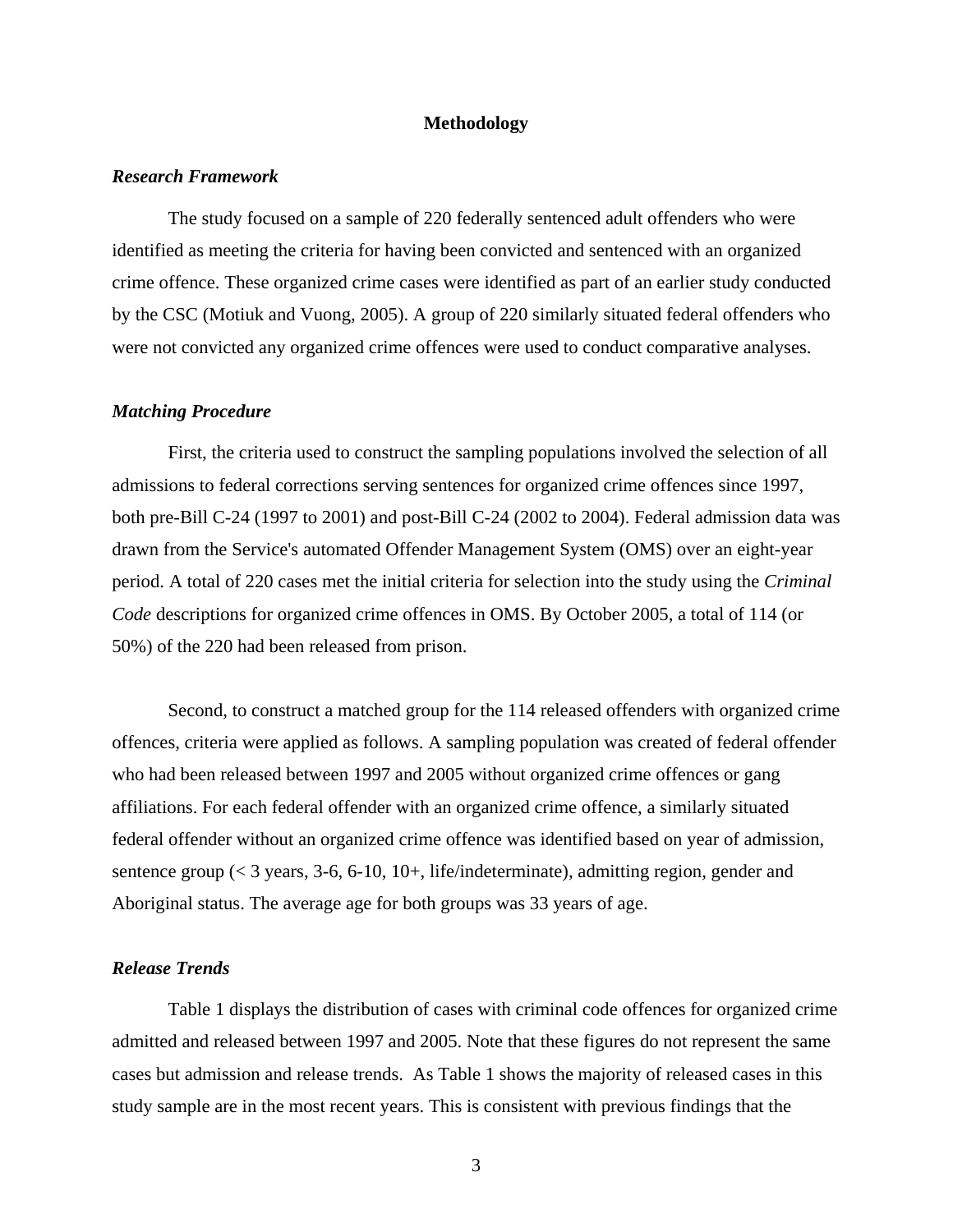majority of cases admitted with organized crime offences had received sentences of less than 3 years. Consequently, there appears to be both a lag in the release trends and a build-up in the numbers.

 As a group, those with organized crime offences were found to be statistically more likely to be released later than the matched group without organized crime offences. A closer examination of the released organized crime cases revealed 55% had been granted a discretionary release versus 66% of the matched group. Not surprising, a higher percentage of the organized crime cases had been released on statutory release than the matched group (45% and 33%, respectively).

## Table 1:

*National Distribution of Admissions (1997-2004) and Released Cases (1997 to 2005) Identified with Criminal Organization Offences* 

|                   | 1997 | 1998 | 1999 | 2000 | 2001 | 2002 | 2003     | 2004 | 2005 |
|-------------------|------|------|------|------|------|------|----------|------|------|
| <b>Admissions</b> |      |      |      |      | 34   | 38   | OЕ<br>oэ | 50   |      |
| <b>Releases</b>   |      |      |      |      |      |      | TU       | 40   | 43   |

 The distribution of released cases with organized crime offences across the five administrative regions of CSC is presented in Table 2. As previously reported, the majority of cases admitted to federal custody with organized crime offences were in the Quebec region (82.7%). As expected, the greatest percentage of released cases with organized crime offences was in the Quebec region (76.3%).

## Table 2:

*Regional Distribution of Released Cases Identified at Federal Admission with Criminal Organization Offences* 

|                 | <b>Atlantic</b> | <b>Duebec</b> | Ontario    | <b>Prairies</b> | <b>Pacific</b> |
|-----------------|-----------------|---------------|------------|-----------------|----------------|
| <b>Released</b> | $6(5.3\%)$      | $87(76.3\%)$  | $9(7.9\%)$ | $12(10.5\%)$    | n/a            |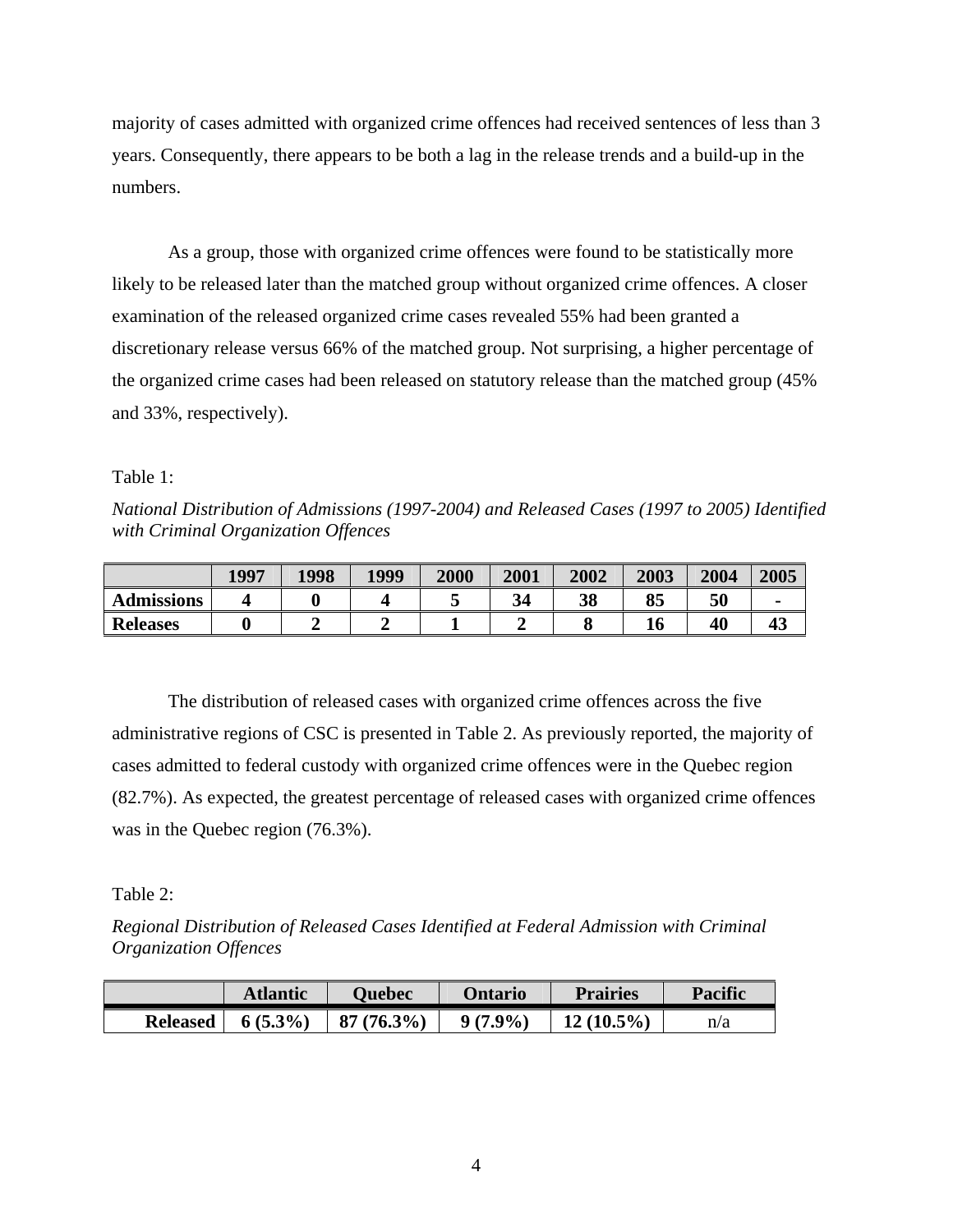### **Results**

### *Prison Adjustment Measures*

Tables 3a, b, c, d and e present the distribution of a variety prison adjustment measures (security level, incidents/segregation, transfers, temporary absences and programming) for cases admitted with organized crime offences and their matched counterparts without such offences.

 Table 3a-1 and a-2 displays the distribution of security levels placements initially and at release. Statistically significant differences emerged between the group of federal offenders with organized crime offences and their matched counterparts on initial security level placement. No differences were observed at time of release.

### Table 3a-1:

## *Group Comparisons: Prison Adjustment (Security Level - initial)*

| Group        | <b>Security Level</b><br>minimum | <b>Security Level</b><br>medium] | <b>Security Level</b><br>maximum |
|--------------|----------------------------------|----------------------------------|----------------------------------|
|              |                                  |                                  |                                  |
| Non-criminal | 49 (44%)                         | 62 (55%)                         | 1 (1%)                           |
| organization |                                  |                                  |                                  |
| Criminal     | 20(19%)                          | 84 (79%)                         | 3(3%)                            |
| organization |                                  |                                  |                                  |

*Notes: n's may vary due to missing information, ns= non-significant difference.* 

#### Table 3a-2:

### *Group Comparisons: Prison Adjustment (Security Level – at release)*

| Group                        | <b>Security Level</b><br>minimum] | <b>Security Level</b><br>medium] | <b>Security Level</b><br>maximum |
|------------------------------|-----------------------------------|----------------------------------|----------------------------------|
| Non-criminal<br>organization | 65 (58%)                          | 42 (38%)                         | 5(4%)                            |
| Criminal<br>organization     | 47 (44%)                          | 50 (47%)                         | 9(8%)                            |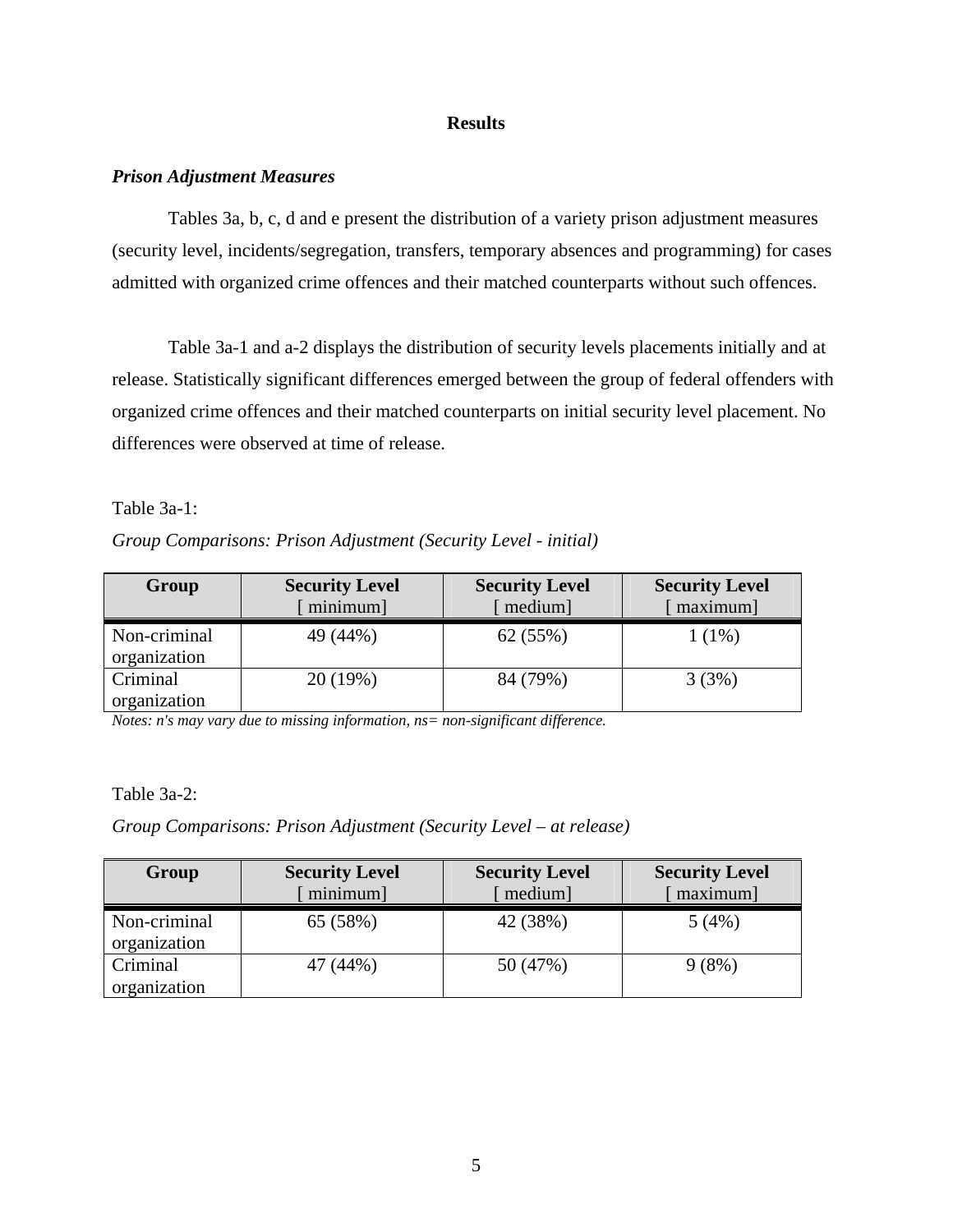Table 3b displays the distribution of incidents as well as involuntary and voluntary segregation placements. No statistically significant differences were observed between the group of federal offenders with organized crime offences and their matched counterparts on any of these prison adjustment measures.

### Table 3b:

|  | Group Comparisons: Prison Adjustment (Incidents/Segregation) |  |
|--|--------------------------------------------------------------|--|
|  |                                                              |  |

| Group                        | Incident(s) $ns$<br>at least one] | <b>Involuntary</b><br>Segregation <sup>ns</sup> | <b>Voluntary</b><br>Segregation <sup>ns</sup> |
|------------------------------|-----------------------------------|-------------------------------------------------|-----------------------------------------------|
| Non-criminal<br>organization | 28 (25%)                          | 22(20%)                                         | 8(7%)                                         |
| Criminal<br>organization     | 25(22%)                           | 26 (23%)                                        | 8(7%)                                         |

*Notes: n's may vary due to missing information, ns= non-significant difference.* 

 Table 3c presents the distribution of security level transfers as well as upward and downward directions. Again, no statistically significant differences were observed between the group of federal offenders with organized crime offences and their matched counterparts on these measures.

## Table 3c:

## *Group Comparisons: Prison Adjustment (Transfers)*

| Group                                   | Transfers(s) $ns$ | <b>Transferred</b><br>Upward <sup>ns</sup> | <b>Transferred</b><br>Downward <sup>ns</sup> |
|-----------------------------------------|-------------------|--------------------------------------------|----------------------------------------------|
| Non-criminal<br>organization<br>offence | 101 (90%)         | $11(10\%)$                                 | 99 (88%)                                     |
| Criminal<br>organization<br>offence     | 107 (94%)         | 17(15%)                                    | 102 (90%)                                    |

*Notes: n's may vary due to missing information, ns= non-significant difference; \*\* P < .01.*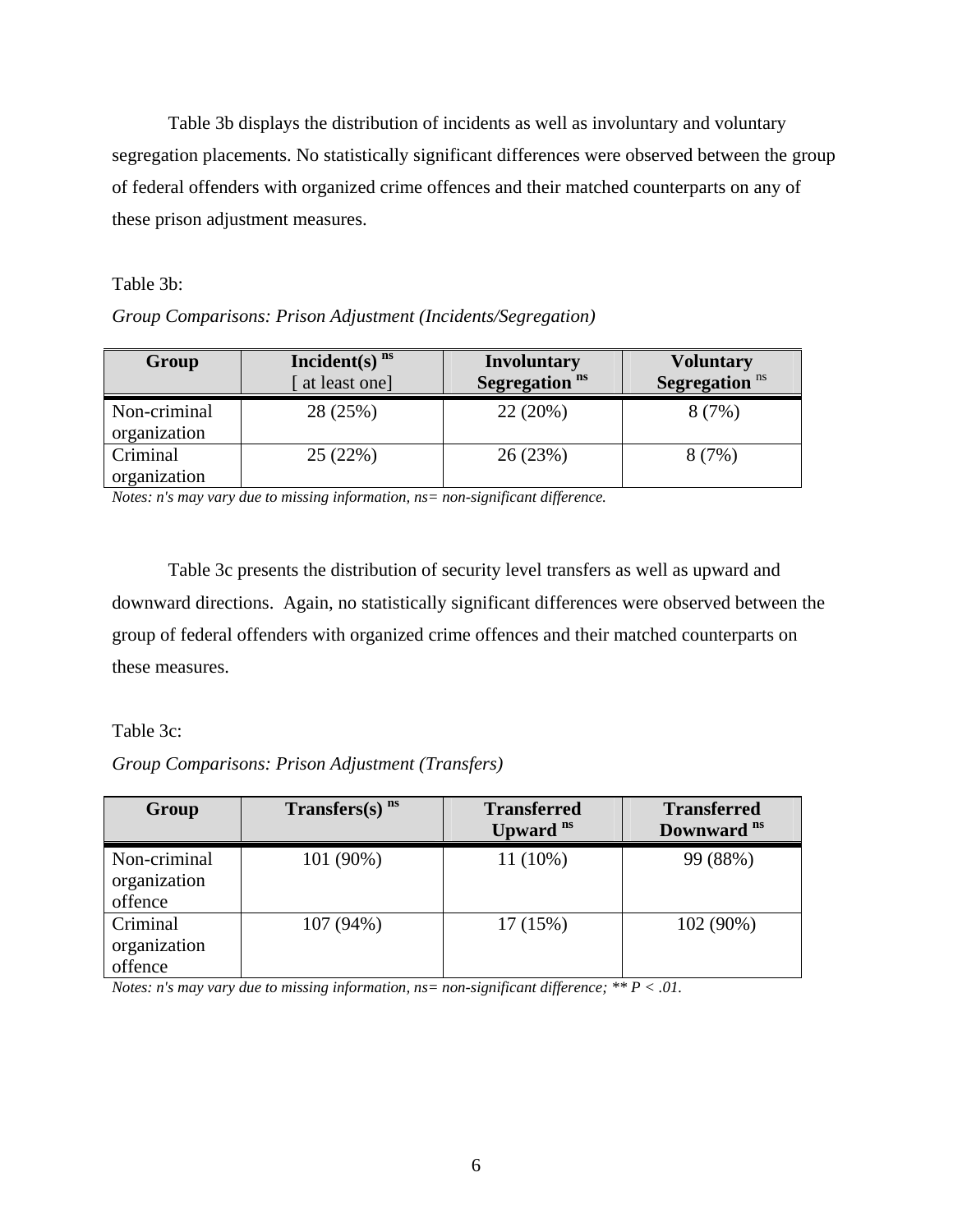Table 3d shows the distribution of temporary absences as well as escorted and unescorted temporary absences. A statistically significant greater difference was observed between the group of federal offenders with organized crime offences relative to their matched counterparts for unescorted temporary absences.

### Table 3d:

|  |  | Group Comparisons: Prison Adjustment (Temporary Absences) |  |
|--|--|-----------------------------------------------------------|--|
|  |  |                                                           |  |
|  |  |                                                           |  |

| Group                                   | <b>Temporary</b><br>Absences(s) $ns$ | <b>Escorted</b><br><b>Temporary</b><br>Absences(s) $ns$ | <b>Unescorted</b><br><b>Temporary</b><br>Absences(s) |
|-----------------------------------------|--------------------------------------|---------------------------------------------------------|------------------------------------------------------|
| Non-criminal<br>organization<br>offence | 38 (34%)                             | 38 (34%)                                                | 9(8%)                                                |
| Criminal<br>organization<br>offence     | 51 (45%)                             | 47 (41%)                                                | 23(20%)                                              |

*Notes: n's may vary due to missing information, ns= non-significant difference; \*\* P < .01.* 

In Table 3e, we present the distribution of program participation, educational upgrading and substance programming. A statistically significant lesser percentage was observed between federal offenders with organized crime offences relative to their matched counterparts for program participation. Although no meaningful differences emerged with respect to educational upgrading, the non-criminal organization offence group was more likely to participate in substance abuse programming.

Table 3e:

*Group Comparisons: Prison Adjustment Variables (Programming)* 

| Group                                   | ***<br><b>Program Participation</b> | Education <sup>ns</sup> | $***$<br><b>Substance Abuse</b> |
|-----------------------------------------|-------------------------------------|-------------------------|---------------------------------|
| Non-criminal<br>organization<br>offence | 86 (77%)                            | 39 (35%)                | 37 (33%)                        |
| Criminal<br>organization<br>offence     | 63 (55%)                            | 27(24%)                 | $10(9\%)$                       |

*Notes: n's may vary due to missing information, ns= non-significant difference; \*\* P < .001.*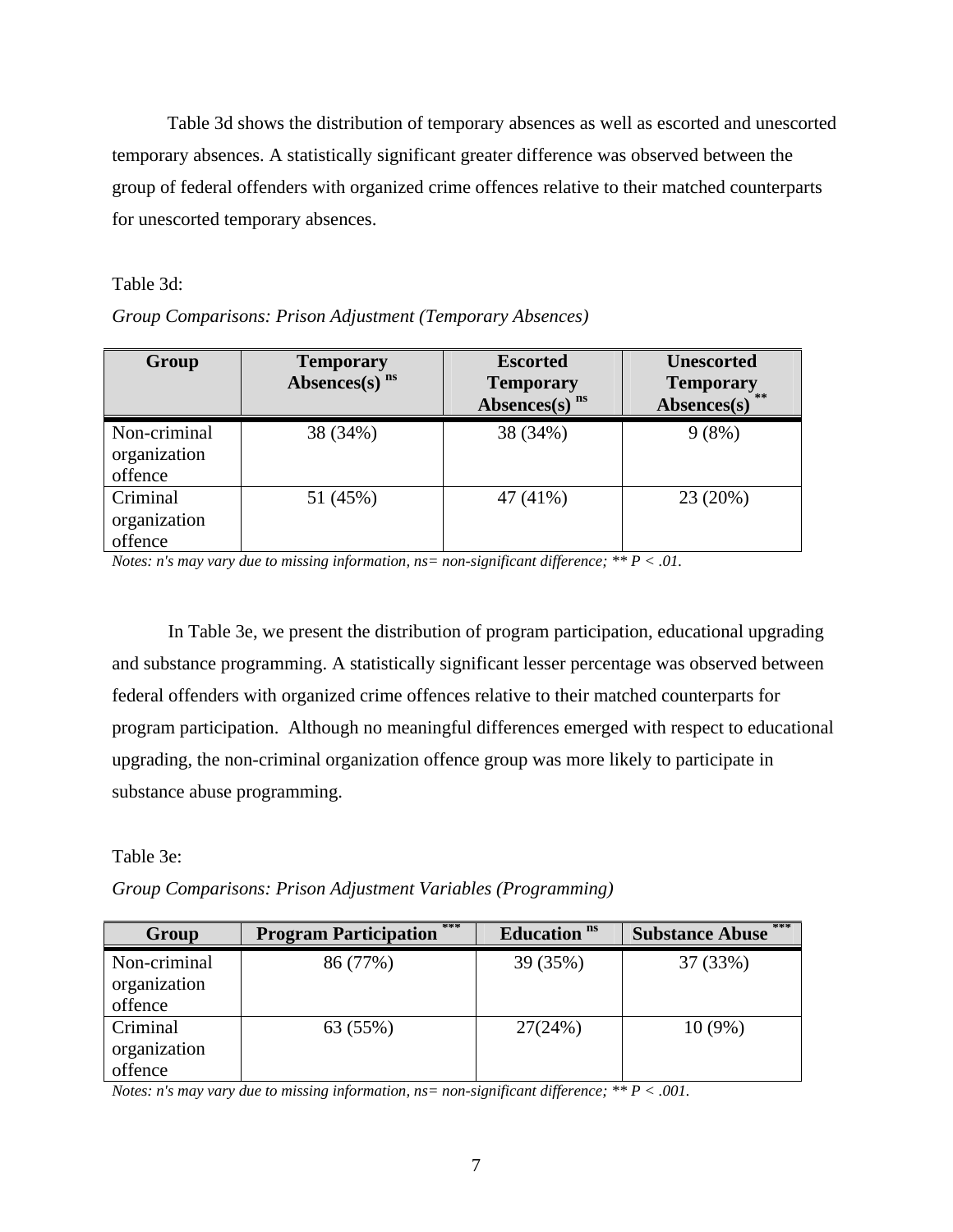#### **Summary**

The first study found federal offenders with criminal organization offences to be serving medium to long-term sentences for a new category of crimes coupled with other offences, mainly drug offences and in some instances serious violent crimes. These offenders also presented a group with prior criminal records, strong attachments to family and criminal groups. It was also noteworthy that offenders with criminal organization offences demonstrated more lifestyle stability (be married, employed and healthy) than their correctional counterparts. These characteristics suggested a group who at time of admission were likely to present themselves as good "risks" from a traditional corrections perspective.

This follow-up of prison careers found that federal offenders with criminal organization offences were not significantly more likely than their matched correctional counterparts to be involved in security-related incidents, be placed involuntarily or voluntarily in segregation, or be transferred upward in security level. However, these observations may be an artifact of their being placed at relatively higher security levels than their matched counterparts. Similarly, the finding that this group did not participate in programming to the same extent as their matched counterparts may be due to the fact that they do not present as broad an array of criminogenic factors. This is deemed to be consistent with their general lifestyle stability apart from organized crime affiliation.

Federal offenders with criminal organization offences were found to be significantly more likely than their matched counterparts to be released later in their sentence. The added time served in custody might explain why a higher percentage of them were granted escorted temporary absences and they were significantly more likely to be granted an unescorted temporary absence. Again, the aforementioned may be due to longer periods of stay in prison relative to their matched counterparts. It would seem for federal offenders with criminal organization offences that their prison experiences were remarkably uneventful. A longitudinal post-release follow-up is required before such a conclusion can be drawn about their correctional careers.

8